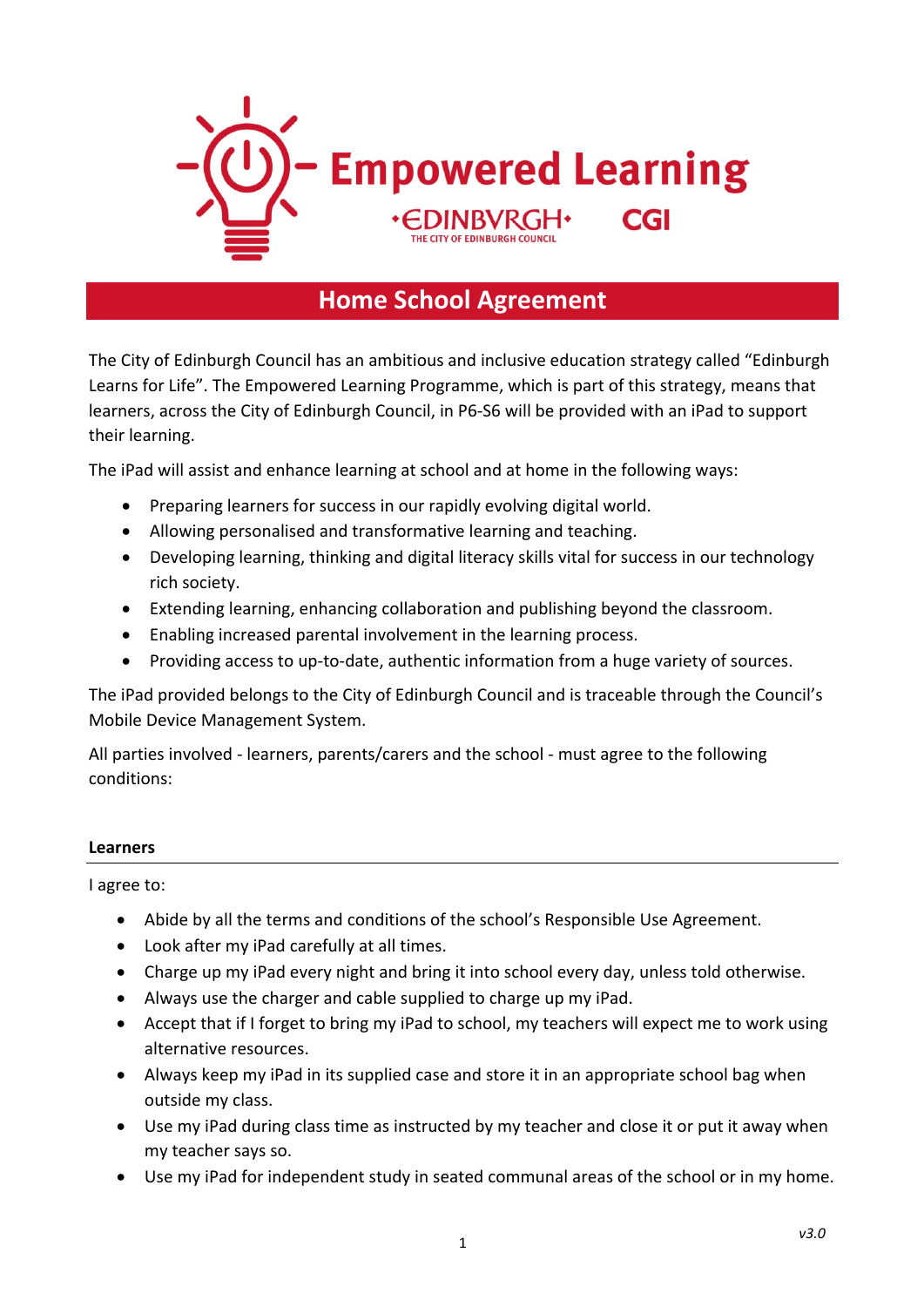- Never use my iPad in the playground, when walking between classes or when travelling to and from school.
- Never share my passcode or my iPad with another learner.
- Never remove any asset tags or security markings from my iPad.
- Do not allow the iPad to be subject to graffiti.
- Never attempt to use any third party programs or tools to change the configuration of my iPad.
- Immediately report any damage, loss or theft which happens in school to <position>.
- Report any technical problems to <position>.
- Ensure that all work done on the iPad is saved to OneDrive or iCloud, so it is backed up.

### **Parents/Carers**

I agree to:

- Ensure that my child cares for and respects their iPad.
- Allow my child to make use of a school-provided Managed Apple ID, Microsoft 365 account and other online tools deemed appropriate by school staff.
- Immediately report any loss or theft which happens out of school, firstly to the police and then to the school. An incident number should be obtained from the police.
- Support my child to maintain the privacy of their usernames and passwords. Login details are the property of the child and are for the use of the child only.
- Ensure that the iPad is used solely by the child that the school has given it to.
- Monitor my child's use of the iPad at home, to ensure that only appropriate websites are accessed so that that they are safe online and behaving as a responsible cyber citizen.
- Ensure that the iPad is returned to the school if my child leaves the school, or at any other time upon the request of a senior member of staff.
- Allow the school to apply sanctions until the iPad and accessories have been returned after leaving school.
- Depending on circumstances, pay a contribution towards the replacement of a lost or damaged charger/cable/case.
- Depending on circumstances, pay a contribution towards any damage to or loss of the iPad. This contribution will be 50% of the cost for the first incident and 100% for any further incidents, up to a maximum of £150.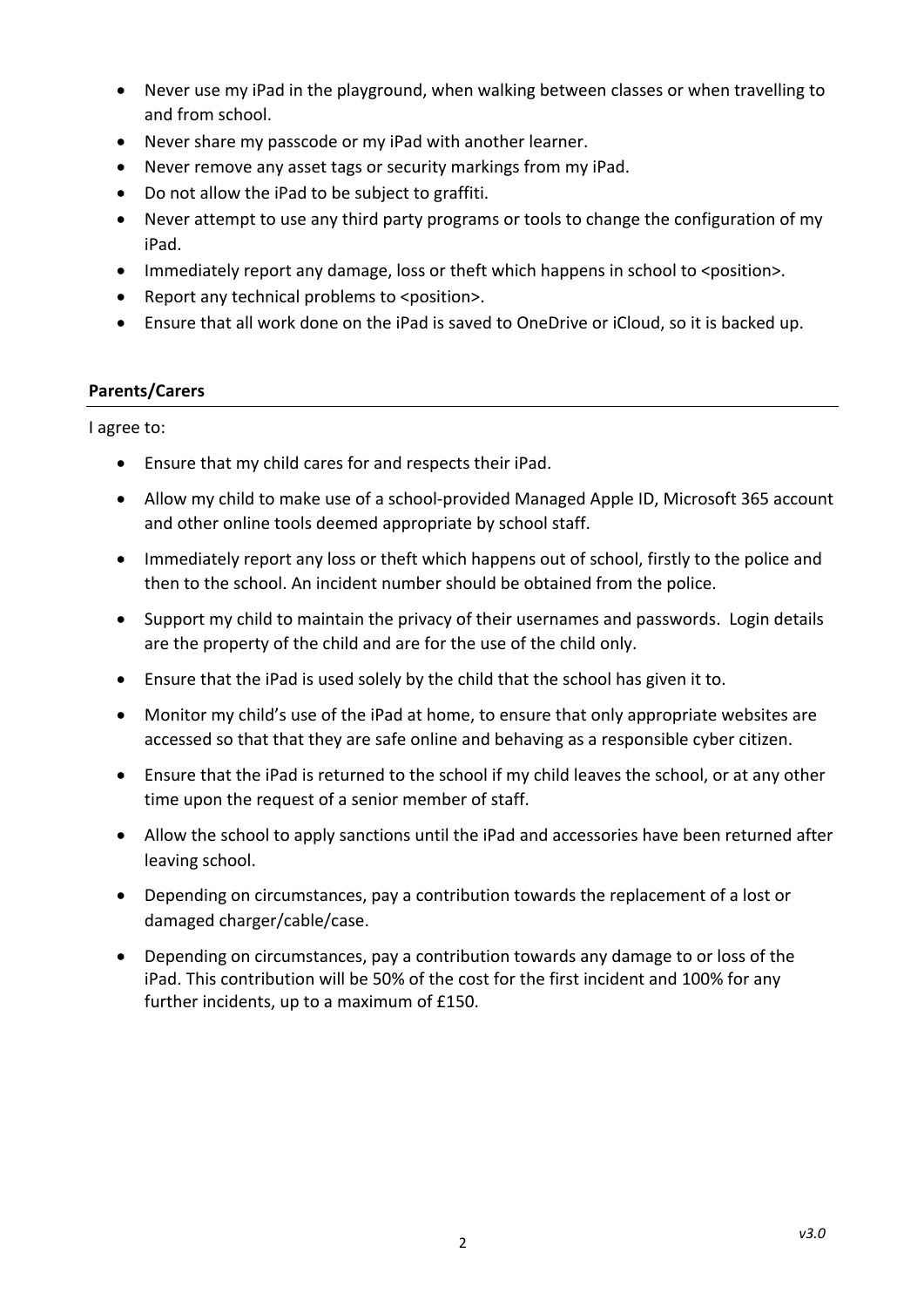### **The School**

Agrees to:

- Provide each learner with an iPad and access to a range of online learning resources.
- Give learners an introduction to using and caring for the iPad. This will include a session on device security, digital safety and cyber resilience, maintenance and health and safety.
- Provide learners with a range of learning opportunities which make use of the iPad, both in school and at home.
- Manage the list of apps available, device management and appropriate web filtering.
- Provide parents/carers with ongoing advice to help them support their child's use of their iPad.
- Make sure that the iPad is working and that any repairs on the iPad are dealt with as quickly and effectively as possible.
- Provide wireless access to the internet within the school. Provision will be made during school opening hours to allow learners to complete homework/carry out research using the internet if required. The school will not be responsible for any costs involved, nor content accessed, when the internet is used out of school.
- Issue questionnaires to learners and parents/carers to help us in our ongoing evaluation of the iPads and to ensure their use contributes to high quality learning and teaching.

### **Possible Sanctions**

We expect that parties concerned: learners, parents/carers and the school, to follow all the rules and procedures listed in this agreement. If a learner breaks these rules then the school reserves the right to restrict or remove their access to any school ICT facility. Specifically in this case:

- If a learner persistently refuses to follow a teacher's instructions or stay on task, they may be told to put their iPad away and work using alternative resources for the rest of the lesson.
- Continued inappropriate use of the iPad during lessons and failure to follow instructions given by the teacher will result in senior members of staff being informed who will then take appropriate action.
- If a learner accesses the Internet inappropriately, they may be banned from accessing the internet in school for a period of time. Parents/carers will be notified if this happens.
- If a learner persistently or seriously misuses their iPad, it will be removed from them by a member of the Senior Leadership Team for a period. If this happens parents/carers will be invited in to support the school in resolving this matter.
- In extreme circumstances, the iPad may be removed permanently.

## **Please complete the form on page 4 and return it to school**